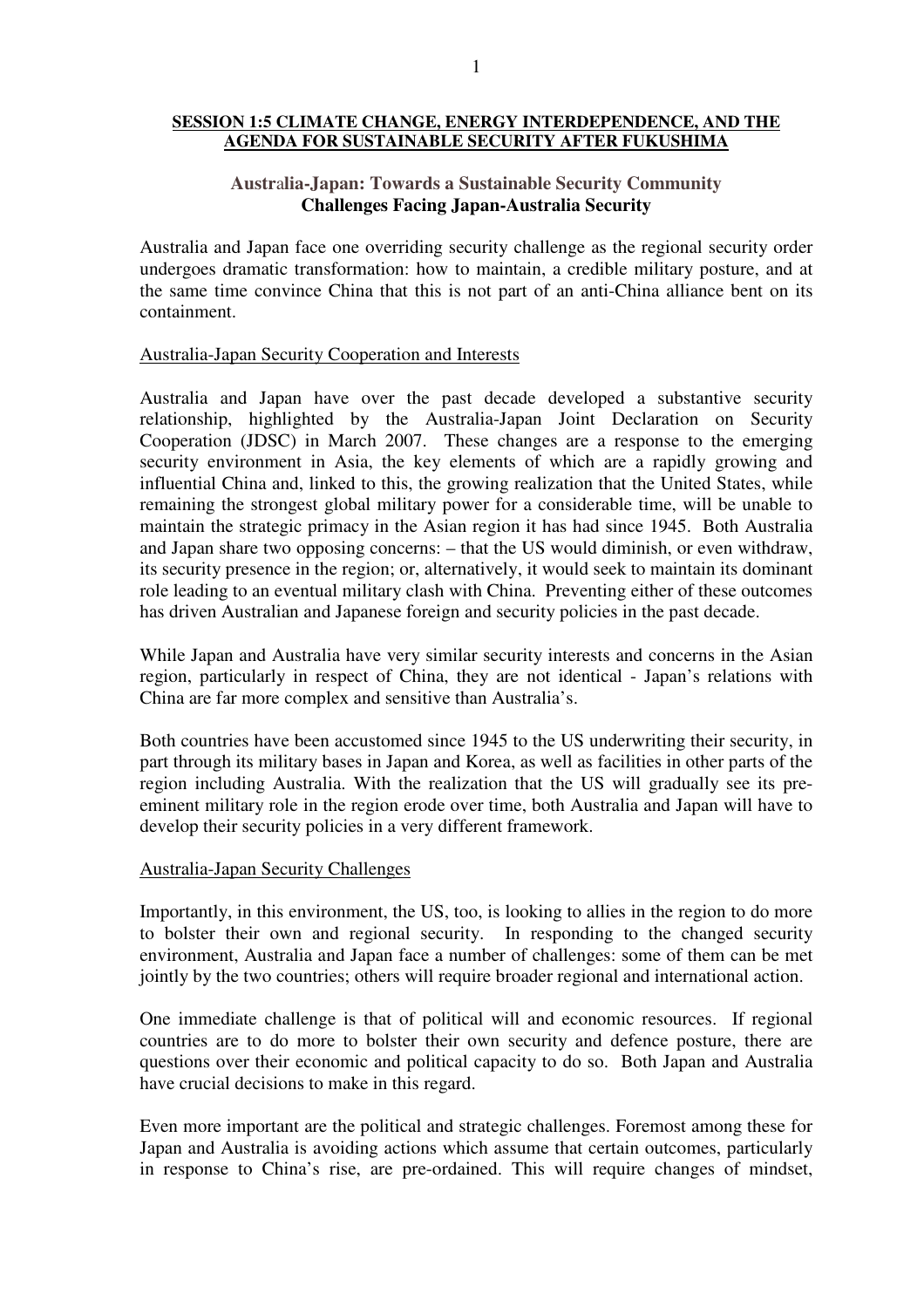moving away from the tendency to view China with dated politicized concepts. Chinese leaders and elites have differing views on where the country will be in 10-20 years, although most, if not all, see domestic economic, social and political issues as the highest priorities. Undoubtedly they also see a China wielding greater power and influence in the region but this does not imply inevitable expansionist or militaristic ambitions as some fear. Many in the West view this prospect with alarm.

At the same time, Chinese leaders often find it difficult to understand the thinking behind the security policies of other countries in the region, including Australia, Japan and the US. The potential for misunderstandings and miscalculations goes both ways.

Regional security policies, therefore, while accepting the inevitable uncertainties associated with China growth in power and influence, should be carefully crafted to avoid setting in train the very outcomes we wish to avoid.

## Meeting the Security Challenges

What can and should Japan and Australia do to meet these challenges? The answer lies in a combination of bilateral and regional cooperative effort.

On the positive side there is already a highly developed regional institutional structure and a high level of economic inter-dependence among the key countries of the region. Historically, these elements have never before accompanied the rise of great new powers and the emergence of a new international order.

The combination of economic inter-dependence and an existing regional infrastructure, while not a guarantee of regional order and stability, provides a strong framework in which to mitigate the risks of military confrontation. Both work in a mutually reinforcing way: economic inter-dependence highlights the unthinkably high price of regional instability and military conflict; regional cooperative arrangements, (e.g. through the newly expanded East Asia Summit) contribute to a habit of dialogue and serve to broaden the dialogue, therefore diluting the stress placed on the security aspects of regional relationships, and in particular to mollify perceptions that the US and its friends are solely focused on forming anti-China alliances. And where a new regional security grouping has emerged recently - the ASEAN Defence Ministers Meeting Plus group – its membership has been inclusive (i.e. ASEAN, US, China, Russia, Japan, India, South Korea, Australia and New Zealand).

While at the official level, regional organizations will be predictably cautious, even timid, about dealing with sensitive issues, the current architecture provides a promising framework for less formal 1.5 and 2 track regional dialogues to begin discussing more ambitious and far-reaching issues such as regional nuclear free zones, North Korea, the security implications of climate change, etc. There is much scope for Japan and Australia to work together creatively to ensure that regional bodies work more effectively. The International Commission on Nuclear Non-Proliferation and Disarmament set up as a joint Japan/Australia initiative in 2008, is an example of ways the two countries can collaborate on regional/global issues.

#### Post-Fukushima?